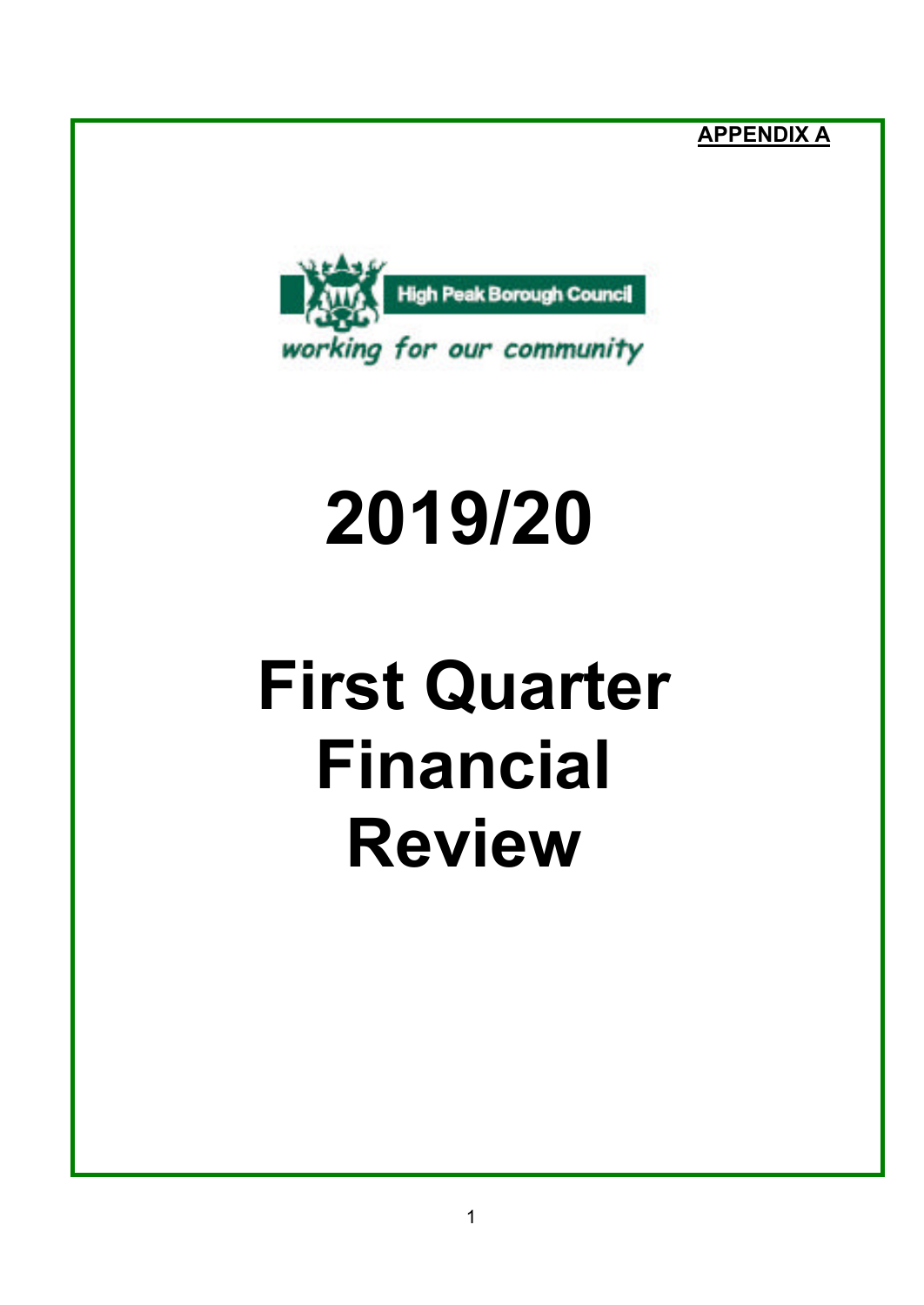#### **1. Background and Introduction**

- 1.1. In accordance with the Council's Financial Procedure Rules and recommended good practice, a quarterly financial report is presented to members. This is the first such report for 2019/20.
- 1.2. The report summarises overall financial performance for 2019/20 with particular emphasis on the key sources of financial risk to the Council. Specific considerations are as follows:
	- **General Fund Revenue Account (Section 2)** considers budgetary performance by looking at variations in income and expenditure and the funding received by the Council.
	- **Alliance Environmental Services (Section 3) –** highlights the performance of the Council's joint venture company providing waste management and fleet services.
	- **Efficiency and Rationalisation Programme (Section 4)** considers progress in achieving the efficiency and rationalisation savings forecast.
	- **Housing Revenue Account (Section 5) –** highlights the budgetary position in respect of the operation of the Council's housing stock.
	- **General Fund Capital Programme (Section 6)** provides an update on progress against the Council's General Fund capital plans.
	- **HRA Capital Programme (Section 7)** provides an update on progress against the Council's HRA capital plans.
	- **Treasury Management (Section 8)** sets out the key statistics in terms of investments and borrowings.
	- **Revenue Collection (Section 9)** considers progress-to-date in collecting the council tax, business rates and sundry debts.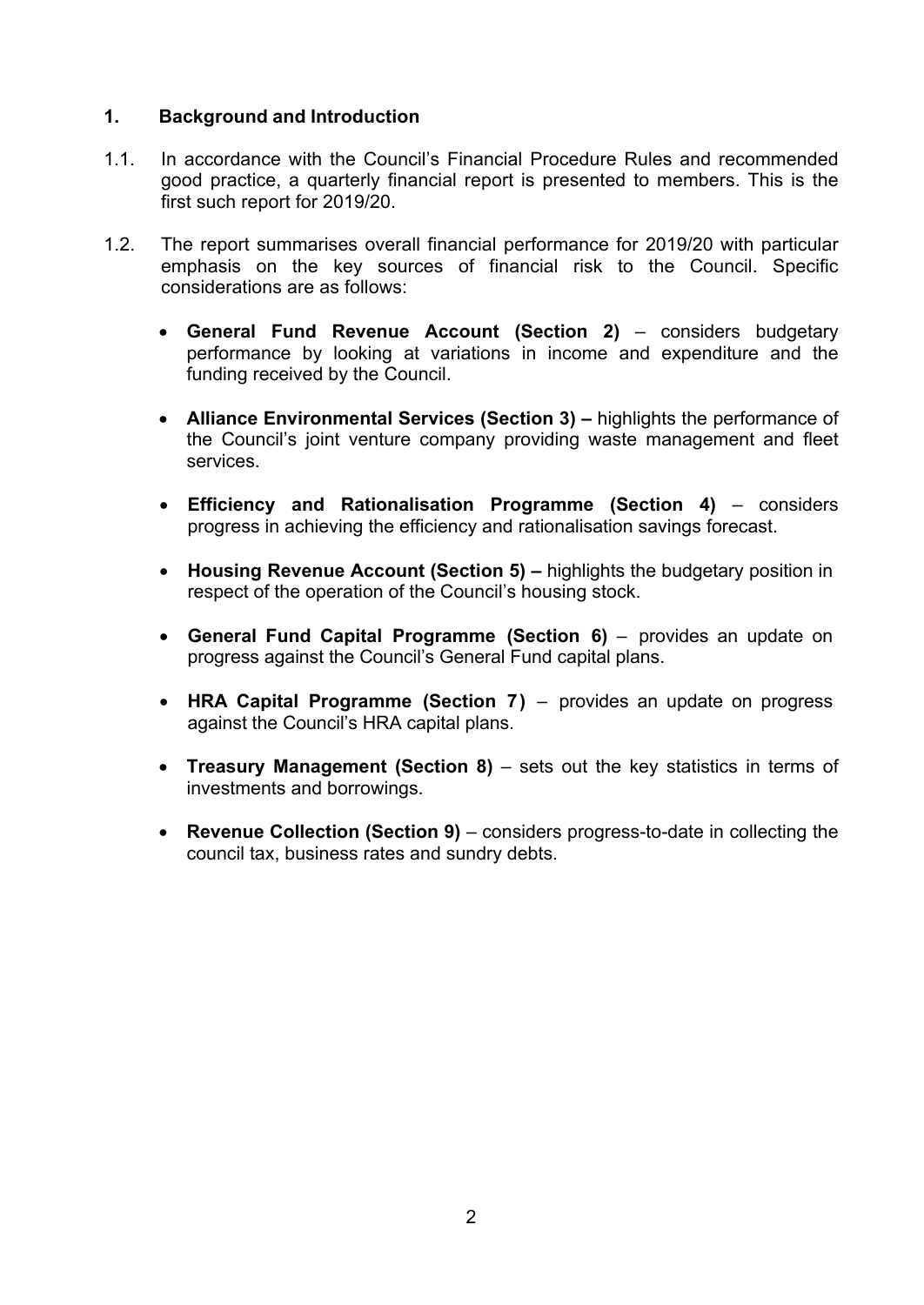#### **2. General Fund Revenue Account**

2.1. This section of the report considers the financial performance of the General Fund Revenue Account against budget by looking at variations in income and expenditure and funding received by the Council.

| Service (with staff)                                                             | 2019/20<br><b>Budget</b>  | <b>Expected</b><br><b>Outturn</b><br>2019/20 | <b>Variance</b>      |
|----------------------------------------------------------------------------------|---------------------------|----------------------------------------------|----------------------|
|                                                                                  | £                         | £                                            | £                    |
| Alliance Leadership Team                                                         | 65,400                    | 51,400                                       | (14,000)             |
| Audit                                                                            | 10,240                    | 8,240                                        | (2,000)              |
| <b>ICT</b>                                                                       | 581,980                   | 541,980                                      | (40,000)             |
| Human Resources                                                                  | 72,480                    | 60,480                                       | (12,000)             |
| <b>Member Services</b>                                                           | 195,000                   | 192,000                                      | (3,000)              |
| <b>Property Services</b>                                                         | 43,650                    | 209,160                                      | 165,510              |
| <b>Benefits</b>                                                                  | (198, 470)                | (210, 970)                                   | (12,500)             |
| <b>Planning Applications</b>                                                     | (418, 410)                | (453, 750)                                   | (35, 340)            |
| <b>Building Control</b>                                                          | 38,270                    | 38,270                                       |                      |
| <b>Customer Services</b>                                                         | 141,890                   | 133,890                                      | (8,000)              |
| <b>Legal Services</b>                                                            | 30,510                    | 30,510                                       |                      |
| <b>Electoral Services</b>                                                        | 81,470                    | 61,470                                       | (20,000)             |
| Licensing and Land Charges                                                       | (342, 920)                | (342, 920)                                   |                      |
| Regeneration                                                                     | 112,560                   | 152,830                                      | 40,270               |
| <b>Communities and Cultural</b>                                                  | 283,030                   | 277,030                                      | (6,000)              |
| <b>Housing Strategy</b>                                                          | 67,920                    | 59,920                                       | (8,000)              |
| Transformation                                                                   | 21,250                    | 25,750                                       | 4,500                |
| <b>Community Safety and Enforcement</b>                                          | 133,580                   | 131,080                                      | (2,500)              |
| Finance Income & Procurement                                                     | (26, 130)                 | (44, 130)                                    | (18,000)             |
| Corporate Finance*                                                               | 6,036,260                 | 5,872,560                                    | (163, 700)           |
| <b>Waste Collection</b>                                                          | 1,936,610                 | 1,967,790                                    | 31,180               |
| <b>Street Scene</b>                                                              | 116,830                   | 146,520                                      | 29,690               |
| Leisure Services                                                                 | 480,670                   | 492,950                                      | 12,280               |
| Horticulture                                                                     | (774, 720)                | (782,080)                                    | (7,360)              |
| <b>Environmental Health</b>                                                      | (5,270)                   | (5,270)                                      |                      |
| <b>Net Total of Services</b>                                                     | 8,683,680                 | 8,614,710                                    | (68, 970)            |
| Net Interest                                                                     | 1,569,370                 | 1,630,350                                    | 60,980               |
|                                                                                  | 10,253,050                | 10,245,060                                   | (7,990)              |
| <b>Funding - external</b><br><b>Funding - reserves contribution</b><br>to/(from) | (10, 248, 040)<br>(5,010) | (10, 128, 970)<br>(57, 280)                  | 119,070<br>(52, 270) |
| <b>Projected (Surplus)/Deficit</b>                                               |                           | 58,810                                       | 58,810               |

\* Staff budgets are currently budgeted within Corporate Finance (except for the staff budget of the Carelink service within Housing Strategy which for operational reasons are included within the Service).

\*\* The Council's Housing management costs are charged to the Housing Revenue Account

- 2.2. A revenue budget of £10,253,060 was set for 2019/20. The table above shows how this budget has been allocated to services.
- 2.3. The Q1 projected outturn on the General Fund Revenue Account for 2019/20 is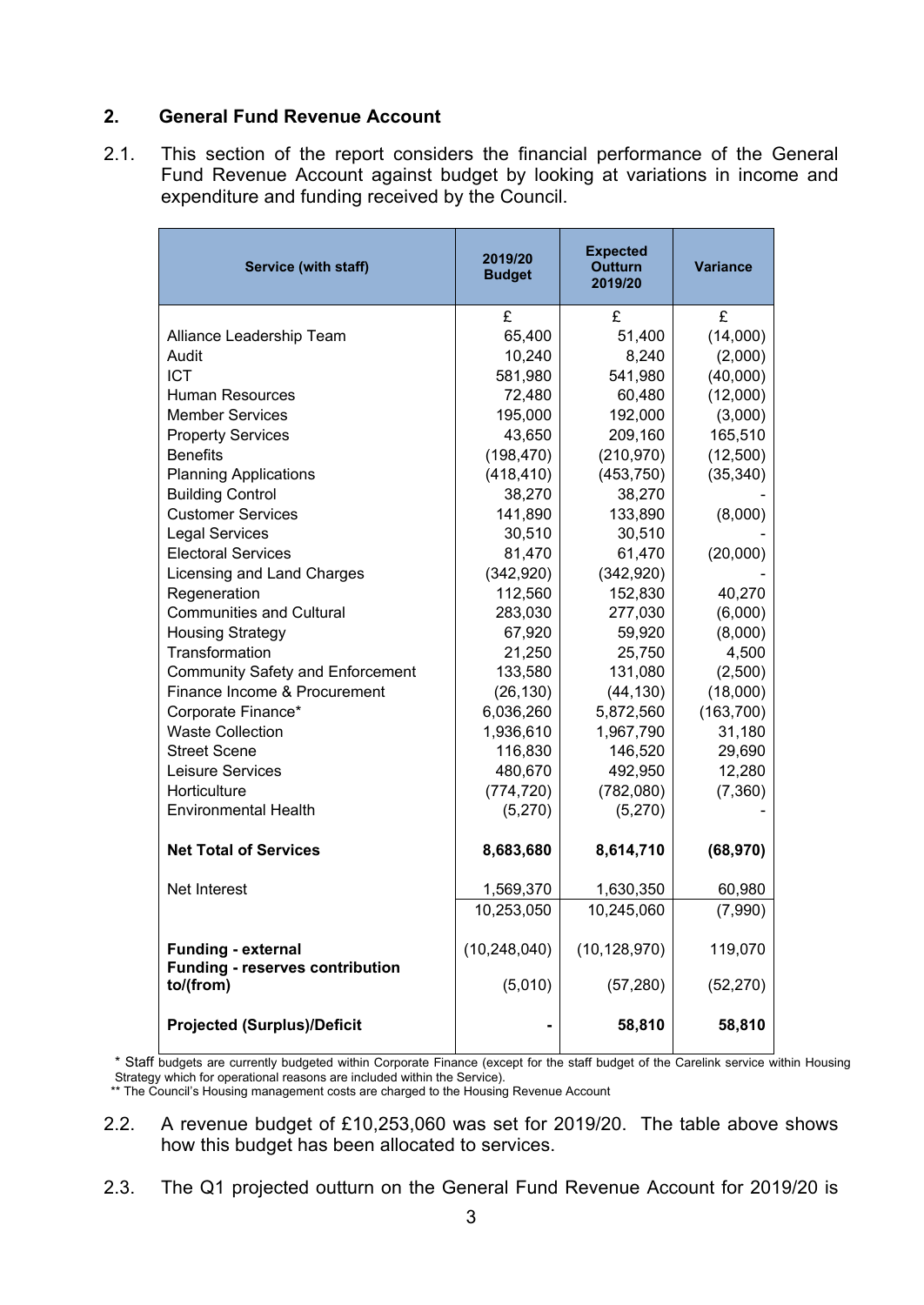£10,311,860. This represents a projected deficit for the year of £58,810.

- 2.4. There is one service areas with a projected significant overspend (>£50,000):
	- **Property (£165,510 overspend);** the running costs of the Council's buildings are expected to be some £165,000 above budget. Exceptional costs of £70,000 relate to remedial works undertaken at the leisure sites and Pavilion Gardens as part of the commencement of the new contracts with Parkwood Leisure. A combination of the Authority's liability for the business rates on vacant industrial properties, loss of income on Glossop Arcade units and industrial units is resulting in a forecast £30,000 overspend. On top of this a £40,000 overspend on general property maintenance is expected as a result of the interim Facilities Management arrangements currently in place.
- 2.5. There is one service with a projected significant underspend (<£50,000).
	- **Corporate Finance (£163,700 underspend);** savings arising out of the Efficiency and Rationalisation Programme ahead of expectation have given rise to an in-year underspend. This is discussed more fully in section 4 (below).
- 2.6. The £60,980 overspend on net interest costs is detailed in section 8.
- 2.7. The level of funding anticipated for the year is currently forecast £66,800 below that budgeted due to the following:

#### *External Funding (£119,070):*

Business Rates Retention (£119,070 shortfall)

- The Business Rates income forecast has reduced since the budget was set due to increased Small Business Rate Relief being awarded; this has the effect of reducing the 'levy' payable on the business rates growth compared to what was anticipated. In addition, after the 100% pilot ended, the 2019/20 budget included a conservative estimate of levy payment savings anticipated from the Council's membership of the Derbyshire business rates pool based on the previous pool arrangements. The combination of these elements indicates additional retention of £288,430.
- This is forecast to be offset by a £407,500 shortfall of s31 grants due to the authority, particularly for retail discount as this relief was overestimated in the budget. The shortfall on the general fund from the reduced grant will be offset over time by a larger surplus on the collection fund from the reduced relief awarded, which will be distributed in future years.

#### *Use of Reserves £52,270:*

At this time a £52,270 additional net movement out of earmarked reserves is predicted, the most significant element of which is;

• Property Services £52,000 use: this represents the use of funds set aside to support remedial works on a number of the Borough's leisure sites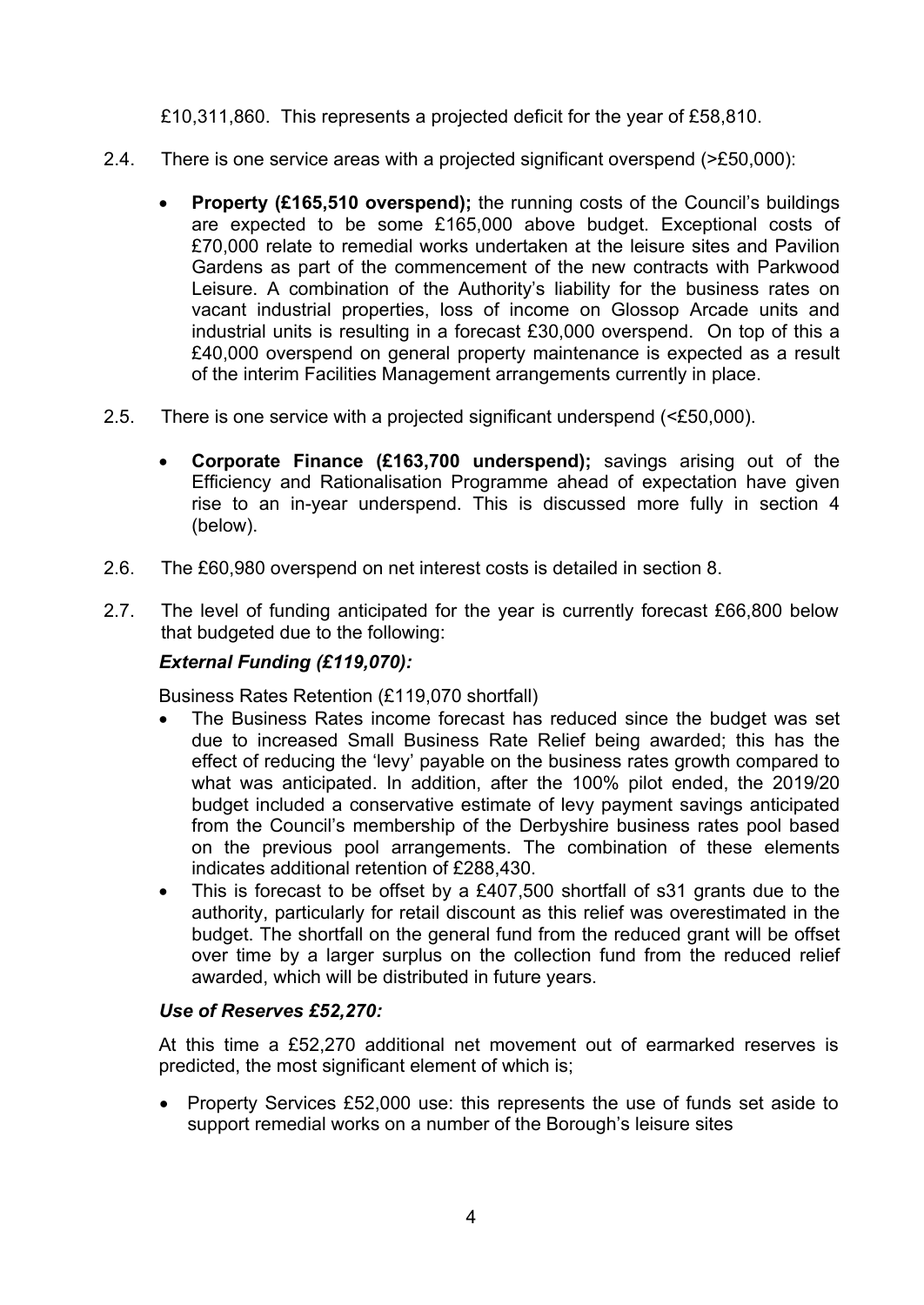#### **3. Alliance Environmental Services**

- 3.1. Alliance Environmental Services Ltd (AES) is a company created with a vision to deliver waste, street cleansing and grounds maintenance services in the High Peak and Staffordshire Moorlands areas. The company has three shareholders: High Peak Borough Council, Staffordshire Moorlands District Council and Ansa, which is a wholly owned subsidiary of Cheshire East Council. This section of the report considers the financial performance of the company and contribution to the Council's Efficiency and Rationalisation Programme in 2019/20.
- 3.2. Phase 1 of the transfer of services commenced on 7th August 2017 to deliver High Peak Borough Council's waste services. This followed the end of the previous contract with Veolia Environmental Services. Phase 2 began on 1st July 2018 to deliver waste services to Staffordshire Moorlands District Council and fleet management services to the Alliance as a whole.

#### *Alliance Environmental Service's financial performance*

3.3. The AES business plan for all services delivered to both Councils included an anticipated operating profit of £127,185 in 2019/20. The draft outturn provided at the end of the first quarter shows that a profit of £107,059 is anticipated by the end of the year; resulting in a shortfall of £20,126 against the budget. The outturn includes the forecast risk items payable by the Councils (£359,256); and the reimbursement of the planned efficiency target payable by (AES £178,750).

| 2019-2020                                        | <b>Budget</b>                               | <b>Draft outturn</b>                        | <b>Variance</b>                    |
|--------------------------------------------------|---------------------------------------------|---------------------------------------------|------------------------------------|
| Turnover<br>Cost of sales<br><b>Gross profit</b> | £<br>(7,641,915)<br>6,847,618<br>(794, 297) | £<br>(8,023,166)<br>7,189,232<br>(833, 934) | (381, 251)<br>341,614<br>(39, 637) |
| <b>Administrative &amp; Other Expenses</b>       | 667,112                                     | 726.875                                     | 59,763                             |
| (Profit)/ Loss                                   | (127, 185)                                  | (107, 059)                                  | 20,126                             |

*Impact on the Council's budgets*

3.4. This table shows in more detail the forecast outturn on the AES contract included in the General Fund Revenue Account and HRA: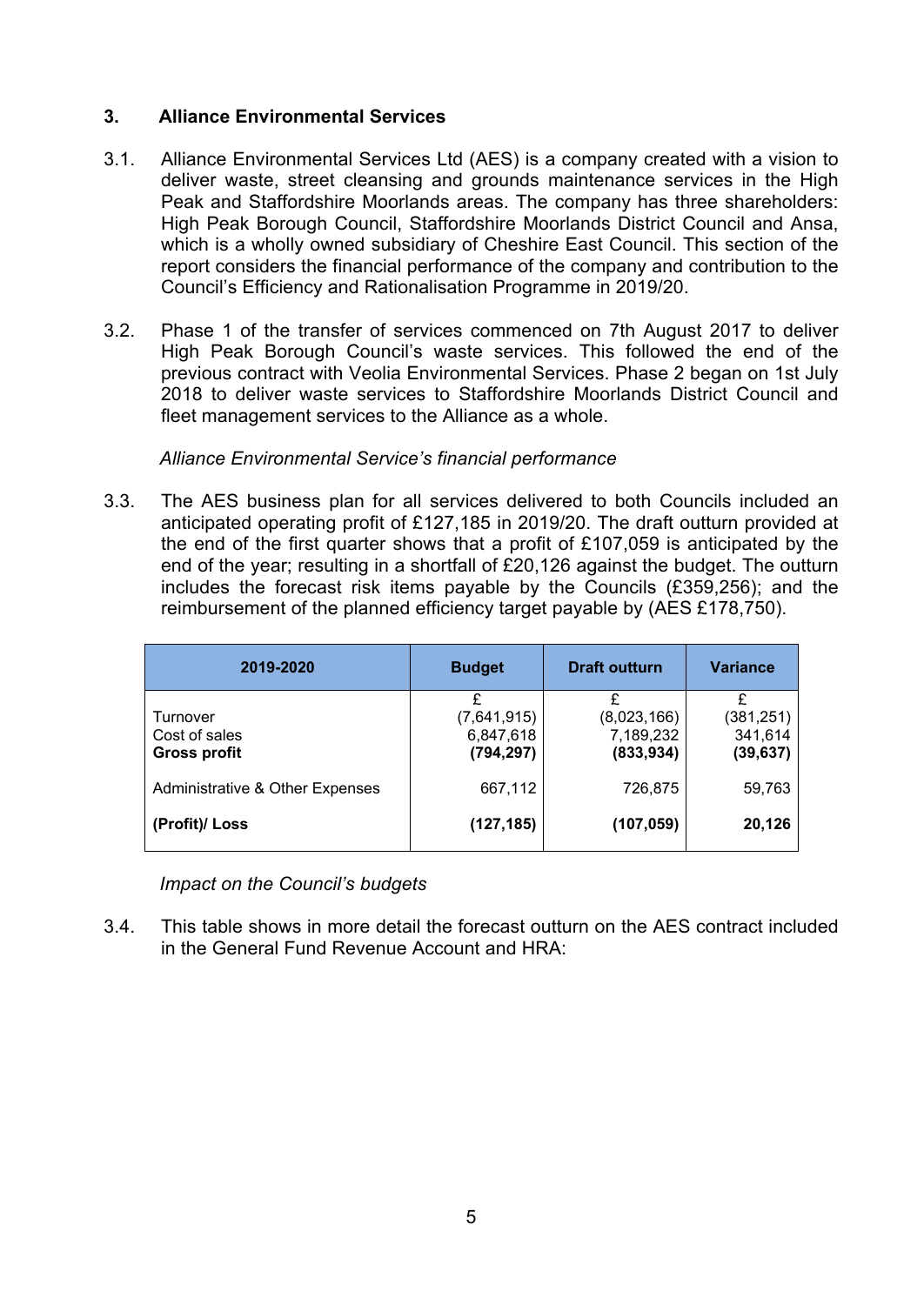| 2019-20                                | General<br><b>Fund</b> | <b>HRA</b> | Total     |
|----------------------------------------|------------------------|------------|-----------|
|                                        | £                      | £          | £         |
| <b>AES Contract budget</b>             | 2,746,520              | 103,390    | 2,849,910 |
| Former vehicle contract hire budget    | 22,130                 |            | 22,130    |
| <b>Available budget</b>                | 2,768,650              | 103,390    | 2,872,040 |
| Management fee (incl. vehicle premium) | 2,879,373              | 109,804    | 2,989,177 |
| Forecast in-year risk items            | 69,398                 | 28,163     | 97,561    |
| HSE notice of change                   | 22,337                 |            | 22,337    |
| Allocation of AES efficiency           | (81, 624)              | (3, 113)   | (84, 737) |
| Total management fee payable           | 2,889,484              | 134,854    | 3,024,338 |
| Allocation of Joint Operation Profit   | (48, 887)              | (1,864)    | (50, 751) |
| <b>Net total</b>                       | 2,840,597              | 132,990    | 2,973,587 |
| <b>Variance to budget</b>              | 71,947                 | 29,600     | 101,547   |

- 3.5. The AES Business Plan also includes forecast expenditure recognised initially as 'risk items' which may or may not crystallise into actual costs/ payments or may be absorbed into the existing management fee paid on account. The current forecast anticipates that £97,561 (£69,398 general fund, £28,163 HRA) of these risk items will crystallise, the majority of which relate to fleet costs including grounds maintenance equipment which falls under the 'fleet' group.
- 3.6. A Health & Safety Executive (HSE) enforcement notice has required a change in the operational way in which AES collect bulky items. This was not anticipated at the time of budget setting, therefore has resulted in additional costs. These are forecast for the year at £22,337, made up of £10,173 for vehicle hire costs and £12,164 for agency costs.
- 3.7. The Council's share of the total AES efficiency to be achieved is £84,737 (£81,624 general fund, £3,113 HRA). This is repayable to the Council and is allocated against the management fee costs.
- 3.8. Under accounting standards, AES's financial performance is incorporated in to the Councils' single entity statements as a 'Joint Operation' as opposed to separate group accounts being reported. The profit is therefore apportioned between the two Councils and the respective services in line with the input of original budgeted resources from each department. The Council's share of the forecast profit at the end of quarter 1 is £50,751 (£48,887 general fund, £1,864 HRA) and is offset against the management fee costs.

#### *Efficiencies*

3.9. The total 2019/20 efficiency target relating to AES services is £420,640. This is made up of the £178,750 allocated to AES for both Councils and £241,890 to be achieved from the retained budgets of both Councils. This will be monitored during the year taking into account the timing of phase 3 (the transfer of street cleansing and grounds maintenance services) that is now likely.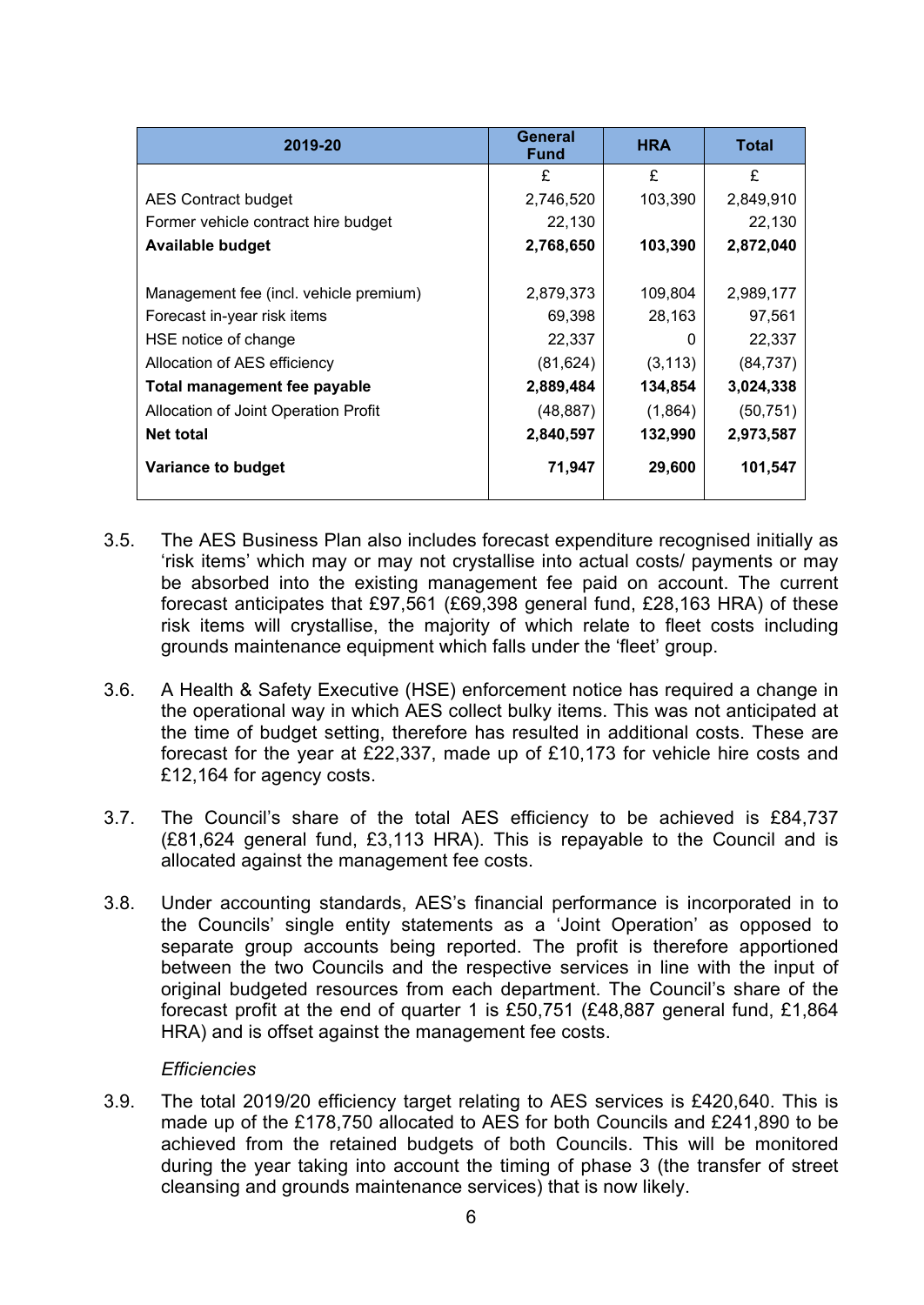#### **4. Efficiency and Rationalisation Programme**

- 4.1. This section of the report considers the financial performance of the Council's Efficiency and Rationalisation Programme in 2019/20.
- 4.2. The Council approved a new four-year (2017/18 2020/21) in February 2017 Efficiency and Rationalisation Strategy targeting savings of £2.1 million. This was required to balance the forecast budget deficit position of £1.7m and also the carry forward of unachieved efficiencies from 2016/17 of £0.4m.
- 4.3. The Efficiency and Rationalisation Strategy has the effect of both reducing expenditure and increasing income. The need to grow income is now more of a priority as the Council moves more towards being self-financing. The strategy has been developed with the underlying principles of protecting frontline service delivery. It is also intended that the strategy is a tool to enable the Council to ensure that its service spending is determined by the established priorities set out in the Corporate Plan.
- 4.4. The Efficiency and Rationalisation Strategy has five areas of focus:-
	- **Major Procurements -** There is the opportunity to focus attention on a number of large service functions which were previously provided by an external contractor / supplier.
	- **Asset Management Plan –** continuation of the existing priority of rationalising the Council's asset base with a focus around priorities in order to allow for the necessary capital investment
	- **Growth –** development of a clear focus upon housing and economic growth based upon the established Local Plan.
	- **Income Generation –** focus on increasing the yield from existing sources on income and a drive towards identifying new sources of income
	- **Rationalisation –** a commitment to reducing expenditure on non-priority areas of spend e.g. management arrangements, channel shift, non-statutory services
- 4.5. The 2019/20 budget provided for the achievement of £657,000 of new savings in year). In addition to this a further £132,000 of savings were brought forward as a result of anticipated shortfalls in 2018/19 (assumed as at the point the budget was being proposed). However, £75,000 of these savings were actually achieved by the end of 2018/19, making the savings requirement for 2019/20 a total of £714,000. The major focus of the savings programme in 2019/20 being on growth, income generation and procurements.
- 4.6. At the end of Quarter One, £800,000 has been taken against the overall efficiency programme, which includes significant savings arising out of the retendering of the Council's contract for insurance services and the procurement of a new leisure management contract. The saving from this particular procurement has been realised 12 months earlier than anticipated in the original Efficiency Programme (where it was expected to be realised in 2020/21). A further £144,000 of growth related savings were also delivered at budget-setting time, arising out of New Homes Bonus and Business Rates funding forecasts.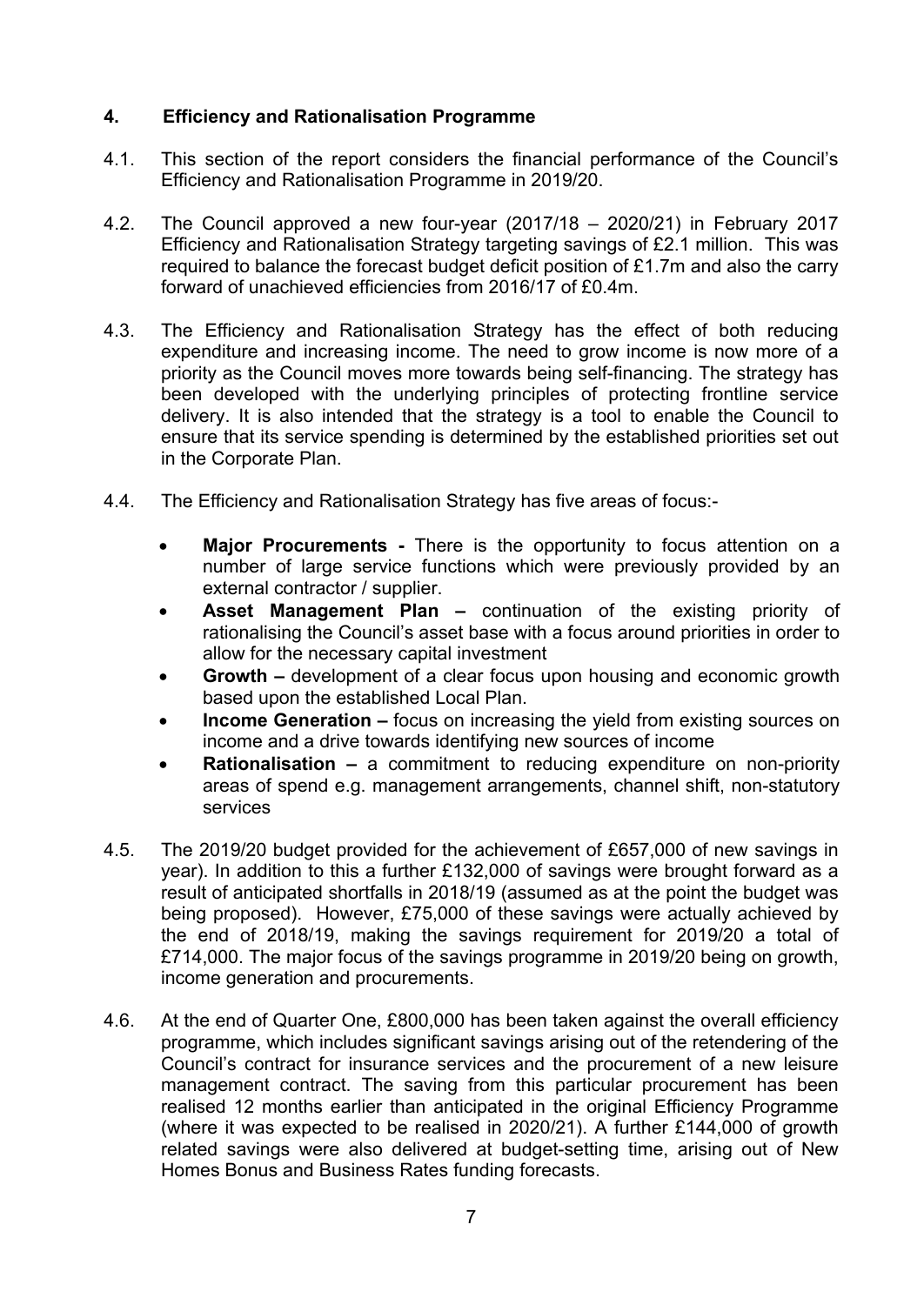- 4.7. Although this gives a healthy look to the 2019/20 savings position and offsets the shortfall from 2018/19, it leaves a potential issue for 2020/21 where a further £495,000 of savings are required. It is therefore important that the remainder of this year is used to focus on some of the income-related savings, included in the early years of the Efficiency Programme, which have not been fully realised.
- 4.8. The Authority carries a longstanding reserve earmarked to support the Efficiency Strategy which can be drawn on to offset one-off costs of delivering the efficiency programme, such as redundancy costs. The reserve currently stands at £200,000. It has not been necessary to draw on this reserve in previous years so it remains intact to underwrite performance against future savings targets in the Efficiency Programme.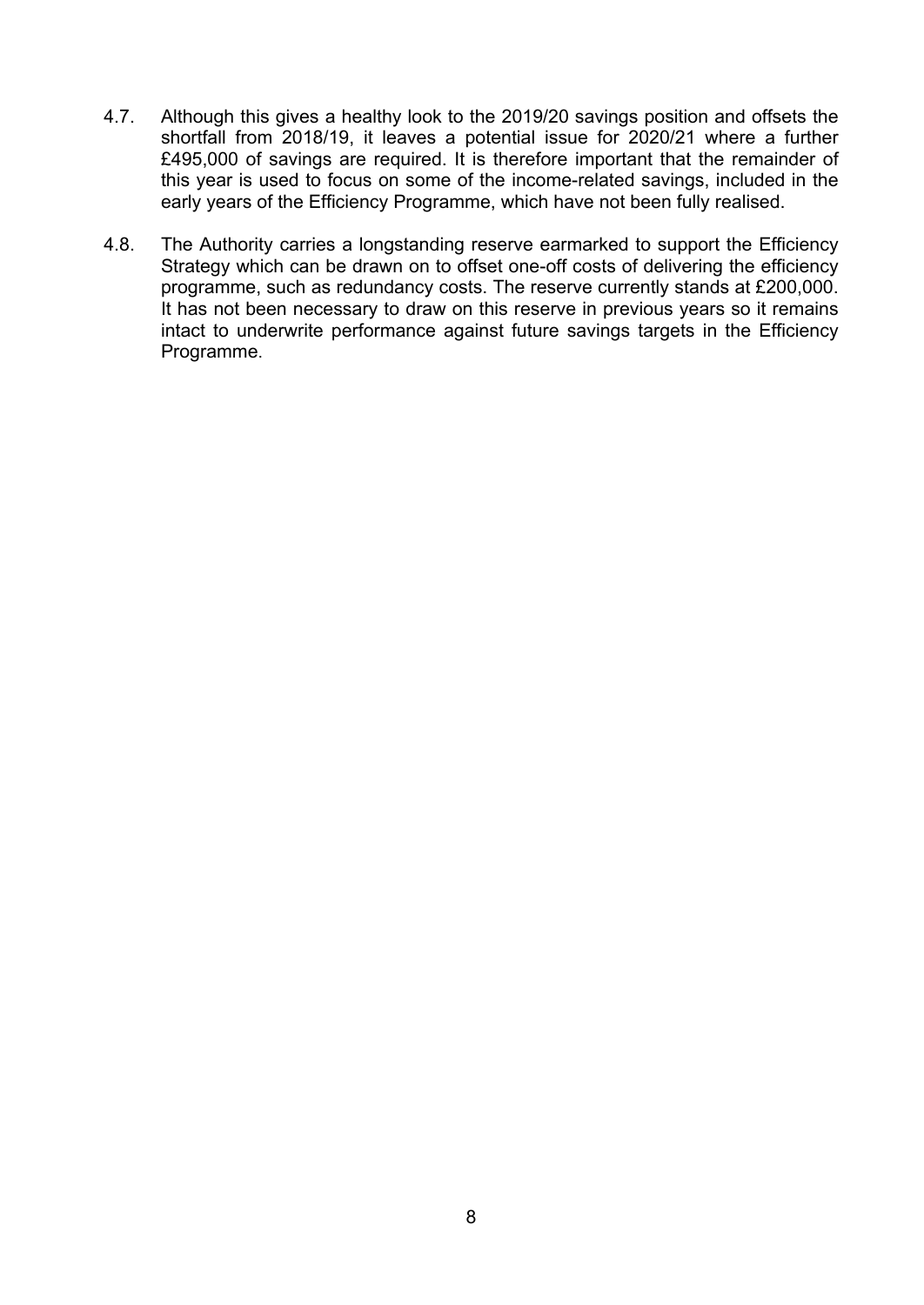#### **5. Housing Revenue Account (HRA)**

- 5.1. This section of the report considers the financial performance of the Council's Housing Revenue Account and highlights the budgetary position in respect of the operation of the Council's housing stock.
- 5.2. The 2019/20 Housing Revenue Account budget was originally set to produce a surplus of £261,660. The Chief Financial Officer has, in accordance with Financial Procedure Rules, authorised the roll forward of £150,000 in unused budgets from 2018/19 to facilitate delayed capital works to complete a major disabled adaptation (£50,000) and to replace the boiler at ALMA Square (£100,000). Additionally in August 2019, the Executive approved an increase to the rolling three year HRA kitchen programme resulting in a further £171,170 HRA contribution to Capital. This brought the 2019/20 budget to a deficit of £59,510.
- 5.3. Provisional outturn expenditure on the Housing Revenue Account at the first quarter stage is £15,057,024 with estimated income of £15,013,658. This represents a deficit for the year of £43,366 (i.e. £16,144 below budget).

| <b>Housing Revenue Account</b>     | 2019-20<br><b>Approved</b><br><b>Budget</b> | 2019-20<br>Q1<br><b>Revised</b><br><b>Changes</b><br><b>Budget</b> |                | 2019-20<br><b>Expected</b><br>Outturn |           |
|------------------------------------|---------------------------------------------|--------------------------------------------------------------------|----------------|---------------------------------------|-----------|
|                                    | £                                           | £                                                                  | £              | £                                     | £         |
| <b>INCOME</b>                      |                                             |                                                                    |                |                                       |           |
| <b>Dwellings Rents</b>             | (14, 325, 340)                              | $\overline{\phantom{0}}$                                           | (14, 325, 340) | (14, 318, 924)                        | 6,416     |
| Non - Dwelling Rents Etc           | (622,090)                                   |                                                                    | (622,090)      | (694, 734)                            | (72, 644) |
|                                    | (14, 947, 430)                              | $\blacksquare$                                                     | (14, 947, 430) | (15,013,658)                          | (66, 228) |
| <b>EXPENDITURE</b>                 |                                             |                                                                    |                |                                       |           |
| Repairs & Maintenance              | 3,860,920                                   |                                                                    | 3,860,920      | 4,414,920                             | 554,000   |
| Supervision & Management           | 3,166,590                                   |                                                                    | 3,166,590      | 3,078,780                             | (87, 810) |
| Rents, rates, taxes Etc.           | 105,260                                     |                                                                    | 105,260        | 115,260                               | 10,000    |
| <b>Other Operating Expenditure</b> | 736,450                                     |                                                                    | 736,450        | 736,390                               | (60)      |
| Depreciation & Impairment          | 2,099,030                                   |                                                                    | 2,099,030      | 2,099,030                             |           |
| Interest & Debt Management         | 2,783,310                                   |                                                                    | 2,783,310      | 2,758,264                             | (25,046)  |
| <b>Contribution to Capital</b>     | 1,934,210                                   | 321,170                                                            | 2,255,380      | 1,854,380                             | (401,000) |
|                                    | 14,685,770                                  | 321,170                                                            | 15,006,940     | 15,057,024                            | 50,084    |
| <b>Surplus(-)/Deficit</b>          | (261, 660)                                  | 321,170                                                            | 59,510         | 43,366                                | (16, 144) |

- 5.4. The Council has a duty, in accordance with Part VI (Section 74) of the Local Government and Housing Act 1989, to maintain a "Housing Revenue Account" (HRA). By "ring -fencing' the Housing Revenue Account, the Council ensures that the management and maintenance of the Council's housing stock is funded from the income generated by rents and other related sources. The Council is required under Part VI (Section 76) to prevent a debit balance each year on the HRA by setting the appropriate budget and monitoring progress against that budget throughout the financial year. The deficit balance predicted by the Council at this first quarter stage will be funded by a transfer from reserves within the Housing Revenue Account.
- 5.5. There is just one significant (>£50,000) overspend on the HRA: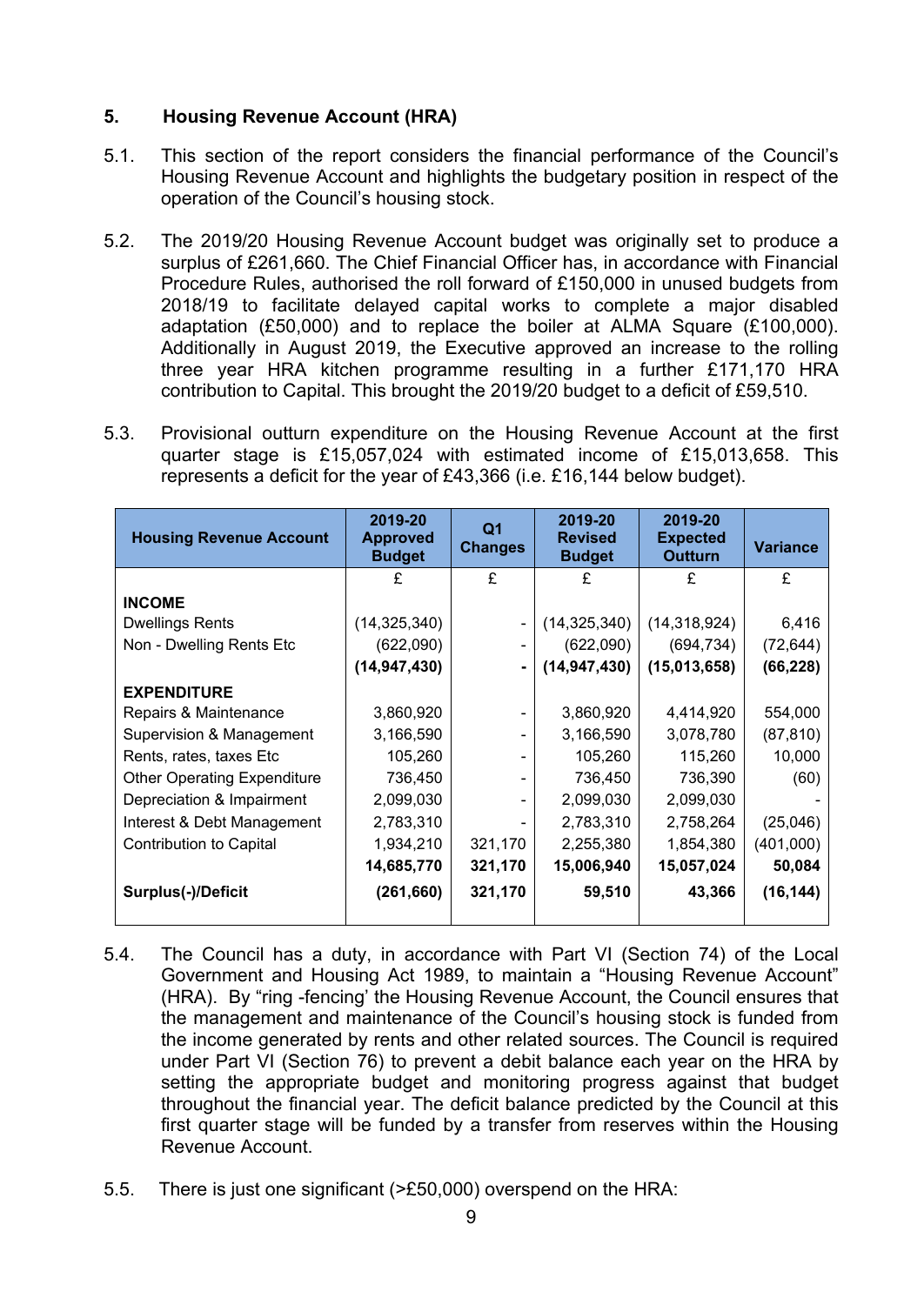- Repairs and Maintenance  $(E554,000)$  There are a number of variances contributing to this overspend; the most significant are as follows:
	- A further £338,000 spend is required to continue the scheme that commenced in 2018/19 to replace loft insulation within a number of council dwellings. This was not included in the operational budget and will be funded from HRA Reserves (i.e. utilising part of the underspend achieved in 2018/19) if other savings within the HRA cannot offset this.
	- Spend within the operational property services budget is expected to be higher than anticipated in a number of areas. The most significant areas include additional spend on tools and materials (£70,000); increased use of sub-contractors and agency staff (£117,000) and lastly increased costs of disrepair claims (£30,000). Overall the operational services budget is expected to be £228,000 overspent.
- 5.6. There are three significant (>£50,000) underspends to be noted at this stage.

.

- Income Non-Dwelling Rents (£72,644) improvements to void turnarounds and increased income from service charges have been responsible for this positive variance.
- Supervision and Management (£87,810) there are numerous small underspends across a large number of budget areas contributing to this underspend however, a large proportion of this variance relates to savings made following the recent insurance tender.
- Contribution to Capital (£401,000) This underspend relates to delays in commencement and completion of a number of Capital Schemes and is reflective of the changes to the Capital programme detailed in Section 7 below.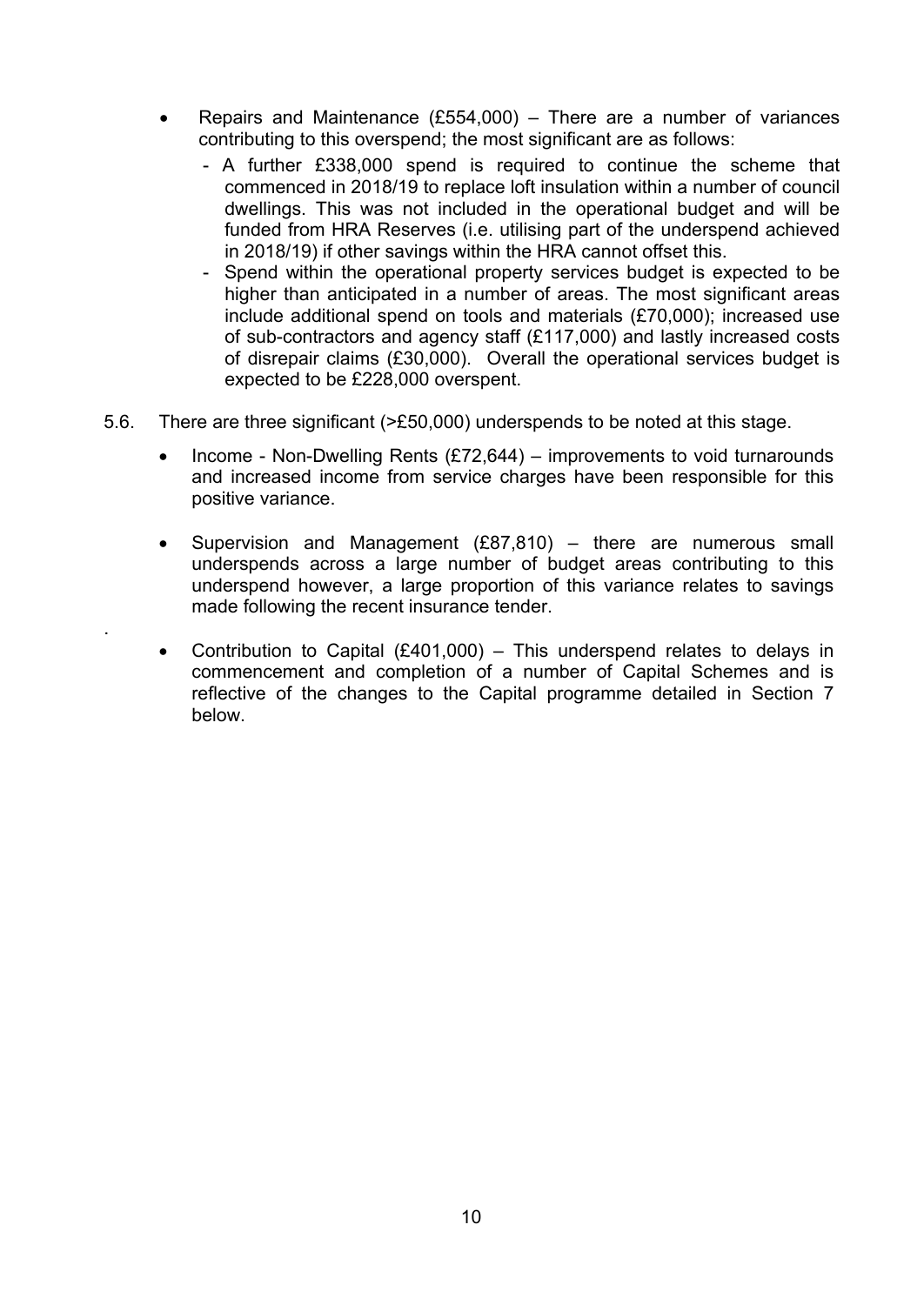#### **6. General Fund Capital Programme**

- 6.1. This section of the report provides an update on the Council's General Fund Programme.
- 6.2. The table below shows a high level (service) summary of the General Fund Capital Programme position at 30th June 2019. Further detail on a scheme by scheme basis is contained in Annex A.

|                               | 2019/20<br><b>Approved</b><br><b>Budget</b> | Q <sub>1</sub><br><b>Changes</b> | 2019/20<br><b>Revised</b><br><b>Budget</b> | <b>Expected</b><br><b>Outturn</b><br>2019/20 | <b>Expected</b><br><b>Variance</b><br>2019/20 |
|-------------------------------|---------------------------------------------|----------------------------------|--------------------------------------------|----------------------------------------------|-----------------------------------------------|
|                               | £                                           | £                                | £                                          | £                                            | £                                             |
| Housing                       | 597,000                                     |                                  | 597,000                                    | 597,000                                      |                                               |
| <b>Housing Standards</b>      | 685,560                                     | 97,990                           | 783,550                                    | 783,550                                      |                                               |
| <b>Property Services</b>      | 1,863,490                                   | 678,690                          | 2,542,180                                  | 2,542,180                                    |                                               |
| <b>ICT</b>                    | 255,800                                     |                                  | 255,800                                    | 255,800                                      |                                               |
| Fleet /CCTV                   | 2,754,970                                   | 297,990                          | 3,052,960                                  | 3,052,960                                    |                                               |
| Regeneration                  | 294,170                                     | 88,610                           | 382,780                                    | 382,780                                      |                                               |
| Horticulture                  | 293,000                                     | (3, 430)                         | 289,570                                    | 289,570                                      |                                               |
|                               | 6,743,990                                   | 1,159,850                        | 7,903,840                                  | 7,903,840                                    |                                               |
|                               |                                             |                                  |                                            |                                              |                                               |
| <b>External Contributions</b> | 765,360                                     | 107,990                          | 873,350                                    | 873,350                                      |                                               |
| <b>Capital Receipts</b>       | 1,227,000                                   | 349,320                          | 1,576,320                                  | 1,576,320                                    |                                               |
| <b>Earmarked Reserves</b>     | 75,310                                      | 254,720                          | 330,030                                    | 500,000                                      | 169,970                                       |
| Borrowing                     | 4,676,320                                   | 447,820                          | 5,124,140                                  | 4,954,170                                    | (169, 970)                                    |
|                               | 6,743,990                                   | 1,159,850                        | 7,903,840                                  | 7,903,840                                    |                                               |

- 6.3. The 2019/20 General Fund Capital budget was approved in February as part of the Medium Term Financial Plan (£6,743.990); an increase to the programme of £1,159,850 was then approved by the Executive in August as part of the provisional outturn report related to the carry forward of capital funding from 2018/19. The overall approved budget now stands at £7,903,840.
- 6.4. The changes made to the capital programme since approval in February are as follows:-
	- (£1,159,850 increase) The carry forward of 2018/19 capital budget variances as a result of projects which were either behind schedule or had progressed quicker than expected in the year.
- 6.5 There are no capital expenditure variances forecast at this early stage. Members should note that the final outturn of the capital programme is dependant on the progress of a number of schemes; including significant investment in Public **Buildings**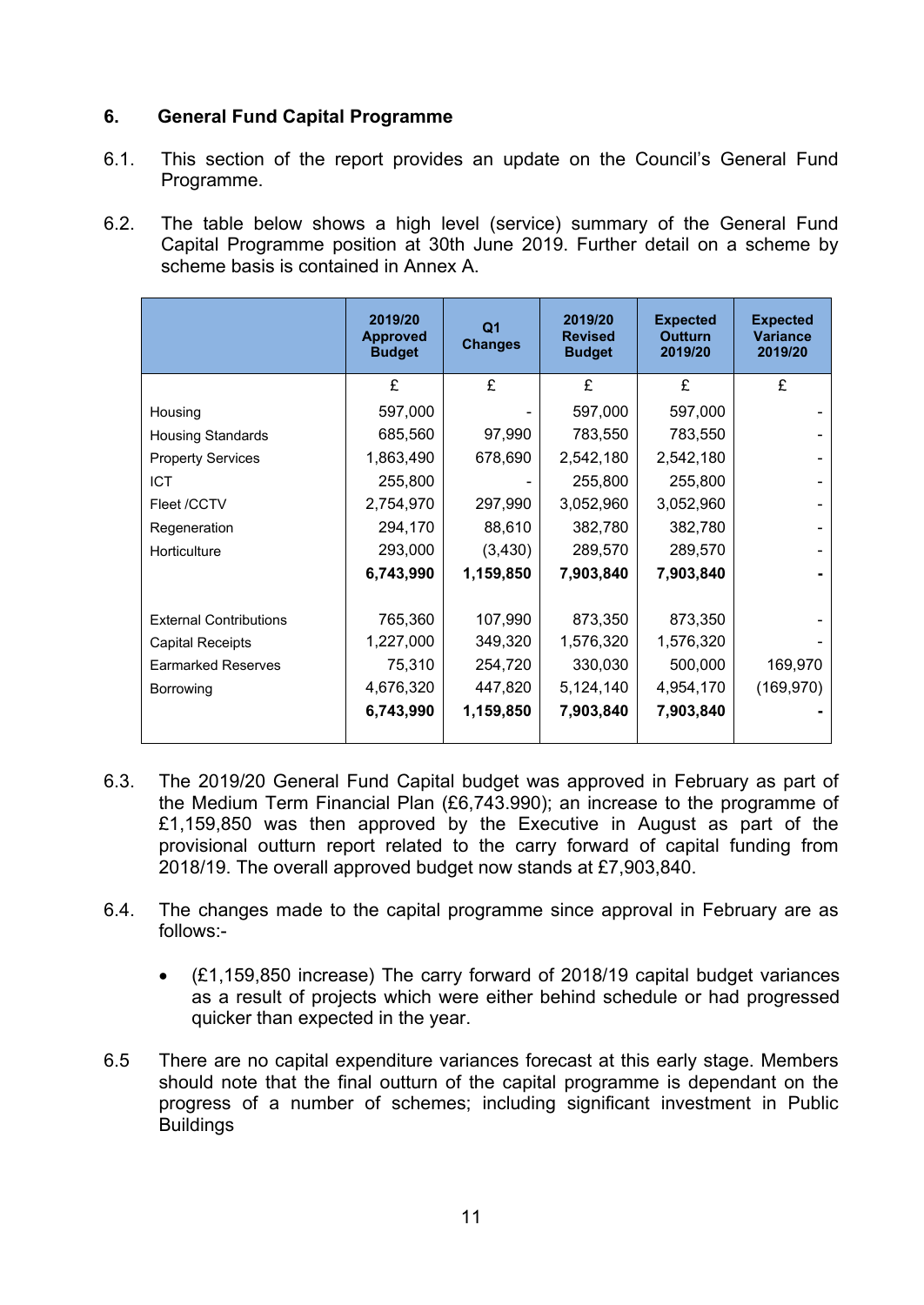6.6 As part of the year end closure of accounts, the capital investment earmarked reserve was increased to £500,000. This has therefore reduced the 2019/20 borrowing requirement.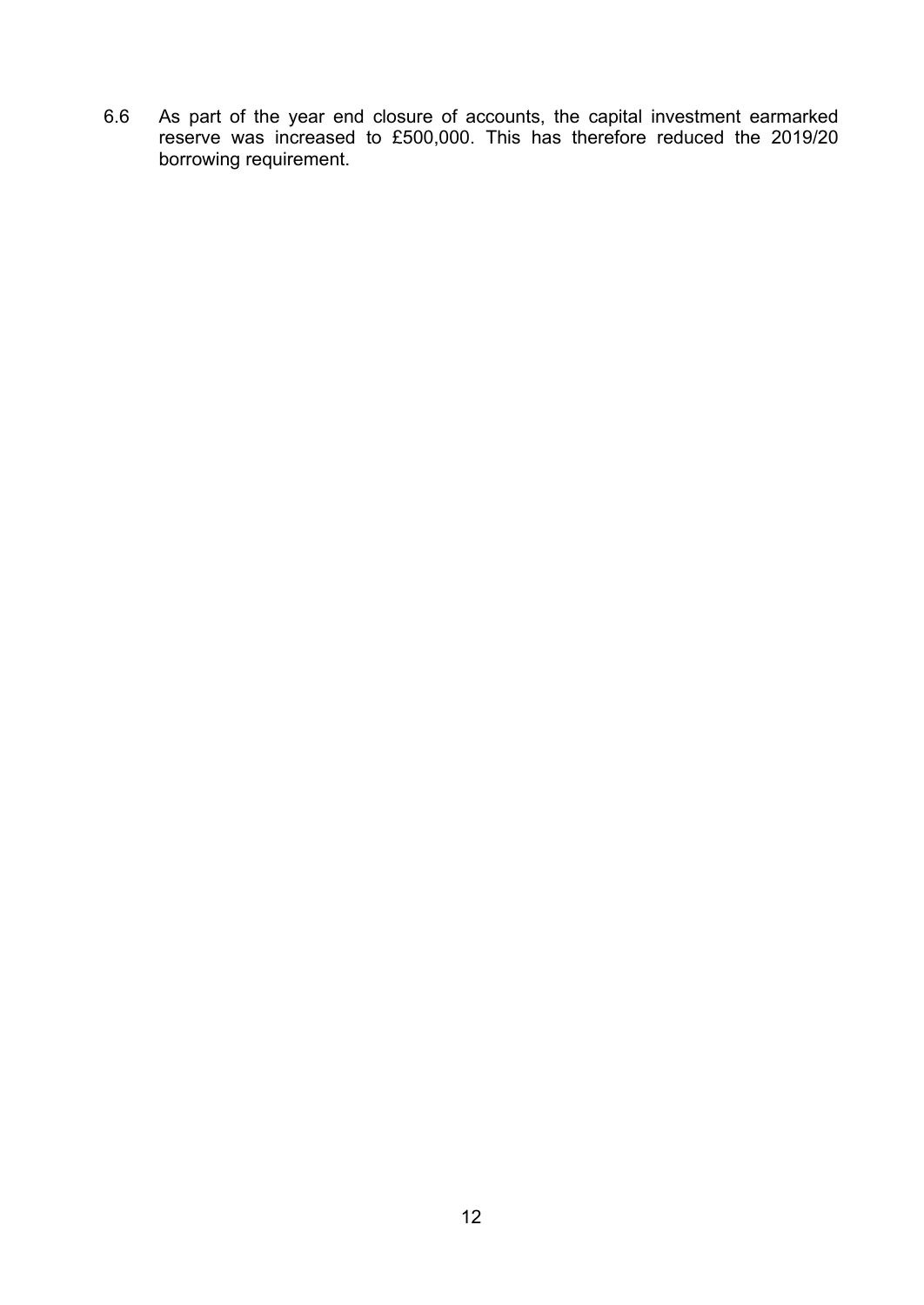#### **7 Housing Revenue Account Capital Programme**

- 7.1 This section of the report provides an update on the Council's HRA capital spending.
- 7.2 The table below shows a high level summary of the HRA Capital Programme at 30th June 2019. Further detail on a scheme by scheme basis is contained in Annex B.

| <b>Scheme</b>                     | 2019-20<br><b>Approved</b><br><b>Budget</b> | Q <sub>1</sub><br><b>Changes</b> | 2019-20<br><b>Revised</b><br><b>Budget</b> | 2019/20<br><b>Expected</b><br><b>Outturn</b> | 2019/20<br><b>Variance</b> |
|-----------------------------------|---------------------------------------------|----------------------------------|--------------------------------------------|----------------------------------------------|----------------------------|
|                                   | £                                           | £                                | £                                          | £                                            | £                          |
| <b>Asset Management Works</b>     | 3,456,740                                   | 321,170                          | 3,777,910                                  | 3,376,910                                    | (401,000)                  |
| <b>Repairs Team Capital Works</b> | 295,000                                     | $\overline{\phantom{0}}$         | 295,000                                    | 295,000                                      |                            |
| <b>Commissioning Fees</b>         | 100,000                                     | -                                | 100,000                                    | 100,000                                      |                            |
| <b>Vehicle Purchasing</b>         | 242,500                                     |                                  | 242,500                                    | 242,500                                      |                            |
|                                   | 4,094,240                                   | 321,170                          | 4,415,410                                  | 4,014,410                                    | (401,000)                  |
| Funding:                          |                                             |                                  |                                            |                                              |                            |
| <b>Major Repairs Reserve</b>      | 2,099,030                                   | -                                | 2,099,030                                  | 2,099,030                                    |                            |
| <b>Capital Receipts Applied</b>   | 61,000                                      |                                  | 61,000                                     | 61,000                                       |                            |
| <b>HRA Contribution</b>           | 1,934,210                                   | 321,170                          | 2,255,380                                  | 1,854,380                                    | (401,000)                  |
|                                   | 4,094,240                                   | 321,170                          | 4,415,410                                  | 4,014,410                                    | (401,000)                  |

- 7.3 The 2019/20 HRA Capital budget of £4,094,240 was approved in February 2019 as part of the MTFP.
- 7.4 The Chief Financial Officer has, in accordance with Financial Procedure Rules, authorised the roll forward of £150,000 in unused budgets from 2018/19 to facilitate delayed capital works to complete a major disabled adaptation (£50,000) and to replace the boiler at Alma Square (£100,000). Further to this, in August 2019 the Executive approved an increase to the three year kitchen programme budget resulting in an additional £171,170 being added to the 2019/20 HRA Capital programme. This brings the total HRA Capital Programme to £4,415,410.
- 7.5 During the first quarter, £569,635 has been incurred on HRA Capital Schemes principally on central heating boiler replacements, electrical works and aids and adaptation schemes.
- 7.6 Much of the HRA spend is scheduled to commence in late autumn, however there are two significant capital variance to note at this stage relating to asset management works:
	- Window Replacement (£300,000) Although this scheme has been recently tendered, there has been little interest in the contract and no responses to the tender process. A further procurement exercise is underway meaning that the start date for this particular project is likely to be much later than expected.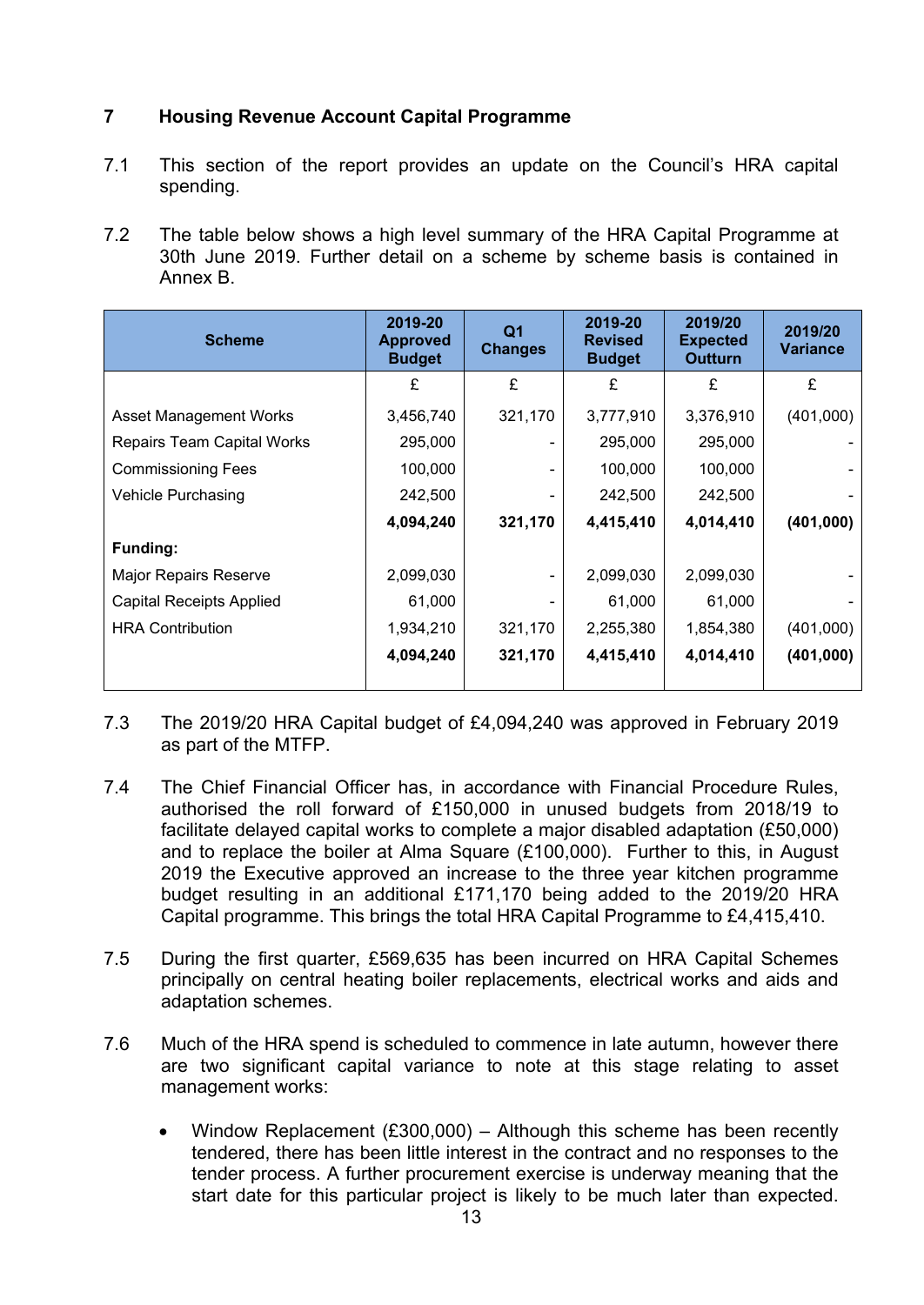Any underspend this year will be re-profiled into 2020/21 and updated within the next Medium Term Financial Plan.

- Door Replacement  $(E101,000)$  This scheme was also part of the Window Replacement tender and has suffered the same delay. Underspends from this year will also be re-profiled into 2020/21 and updated within the Medium Term Financial Plan
- 7.7 Capital funding expected to be applied during 2019/20 is lower than forecast due to the variances noted above.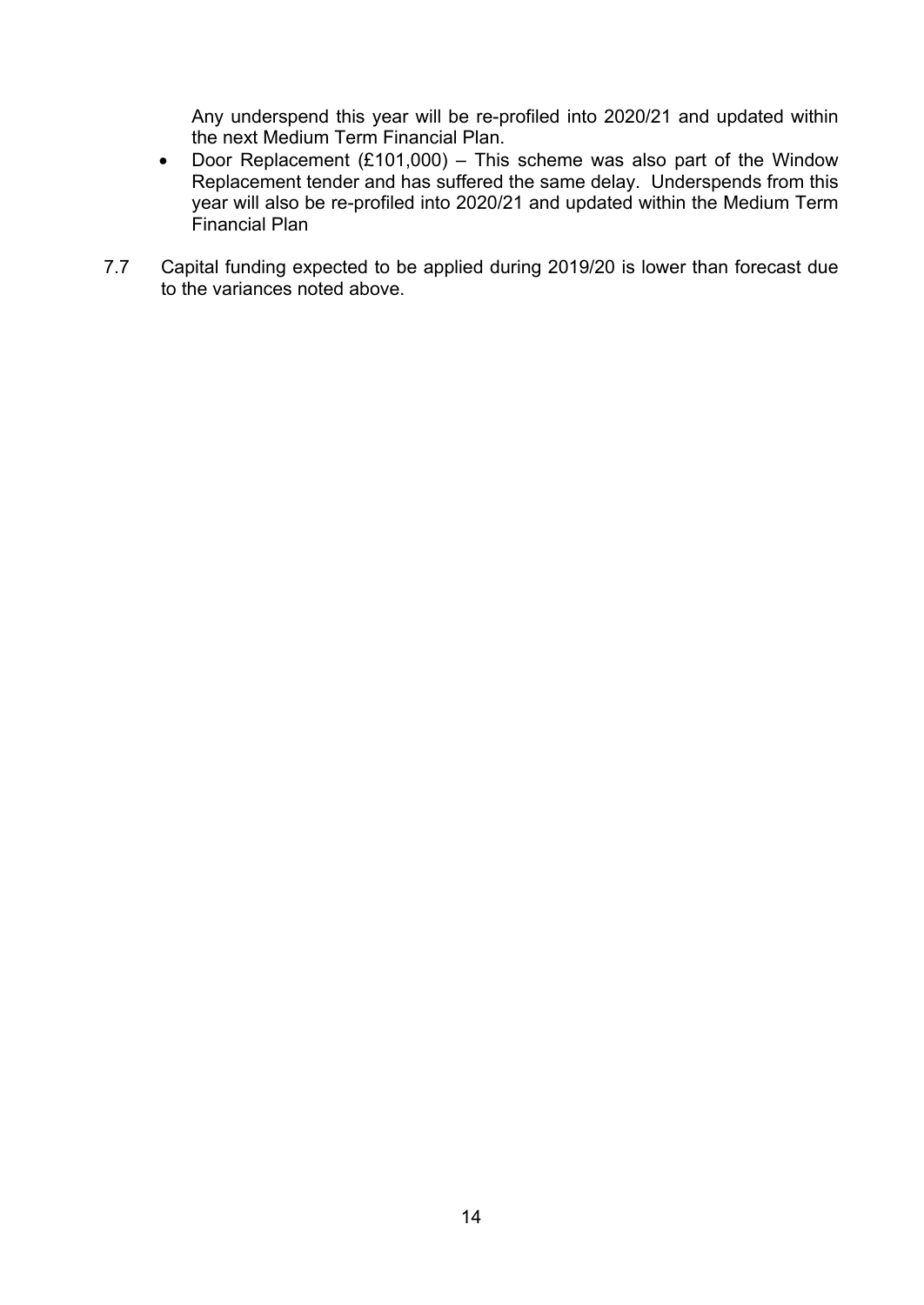#### **8 Treasury Management**

8.1 This section of the report sets out the key treasury management statistics in relation to the Council's investments and borrowings. This report comprises a high level summary. The Audit and Regulatory Committee receives detailed operational updates on treasury management.

#### *Investments*

- 8.1 Cash investments held on the 30th June 2019 totalled £13.5 million. The average level of funds available for investment up to the end of the quarter totalled £15.9 million and £34,000 interest was earned.
- 8.2 The Council has budgeted to receive £225,260 in investment income in 2019/20. A shortfall of £90,000 is anticipated against this budget due to the continuation of internal borrowing which reduces the levels of funds available for investment and lower interest rates than forecast.
- 8.3 The loan to the Buxton Crescent Heritage Trust has now been fully drawn to the value of £250,000. Drawdowns in quarter 1 were £60,000 on 25th April and £50,000 on 25th May. Interest is charged at 6% which amounts to £14,360 during 2019/20. This was not anticipated in the budget, therefore will partially offset the interest income shortfall above.

#### *Borrowing*

- 8.4 Outstanding borrowing at 30th June 2019 totalled £66.8 million. The Council's general fund and HRA budgeted to incur £1,794,630 and £1,783,310 respectively in interest charges and other financing costs in 2019/20. This was based on existing external debt and new external debt to fund the borrowing requirements arising from general fund capital programmes.
- 8.5 No 'new' borrowing or refinancing activity has occurred during quarter 1, therefore the budget is forecast to be £39,700 underspent overall: split £14,650 to the general fund and £25,050 to the HRA.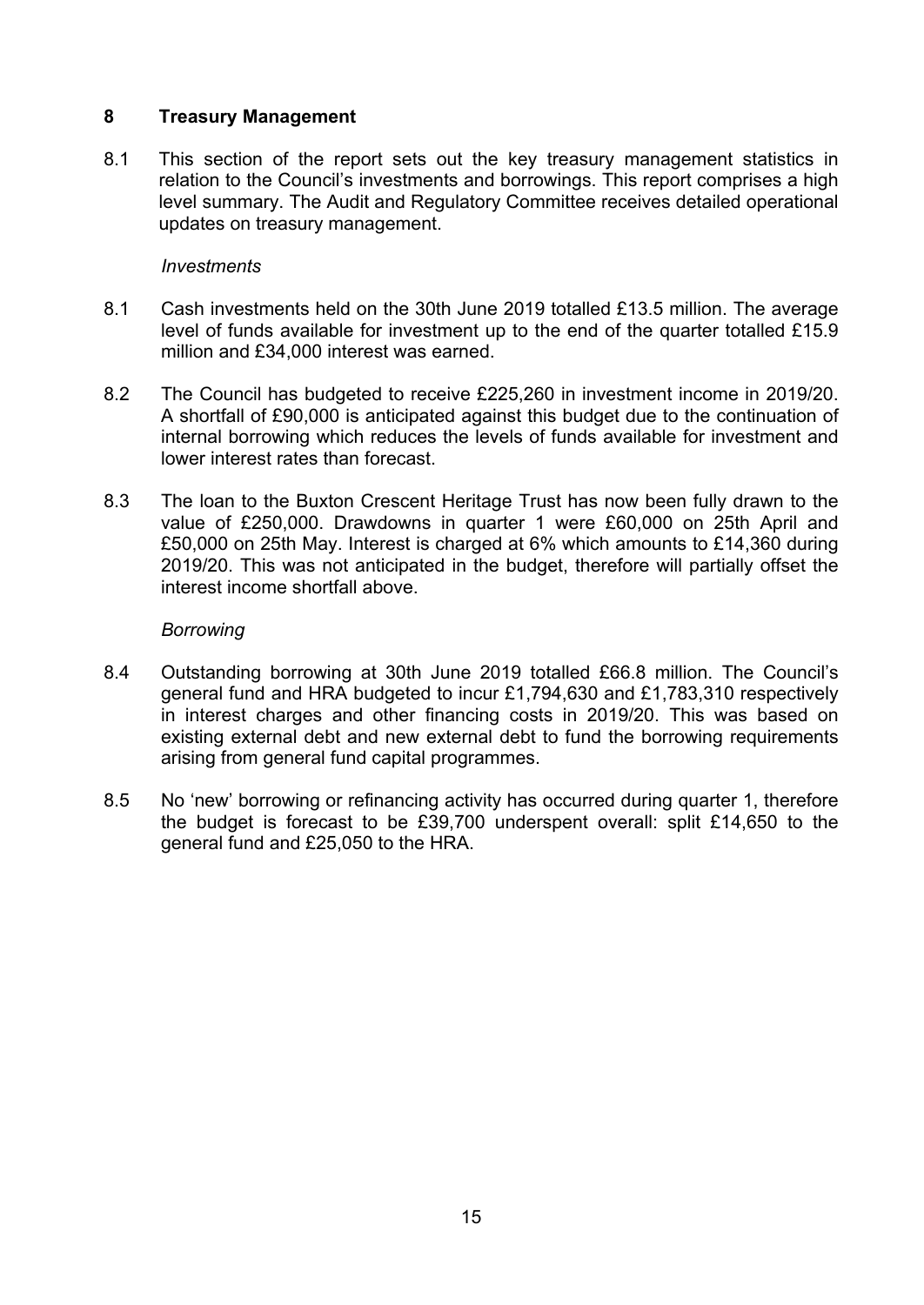#### **9 Revenue Collection**

- 9.1 The collection rate outturn for Quarter 1 2019/20 was as follows:
	- Council Tax 29.64% of Council Tax was collected by 30th June 2019, compared to 29.47% for the same period last year.
	- Business Rates 30.01% of Business Rates was collected by 30th June 2019, compared with 31.12% for the same period last year. 0.88% of this year-onyear shortfall in performance is attributed to variations on payment plans of some large hereditaments and are not anticipated to continue to create a shortfall by year end.
	- Sundry Debts The value of sundry debts over 60 days old at the end of Quarter 1 was £178,520 which compares with £461,117 at 30th June 2018.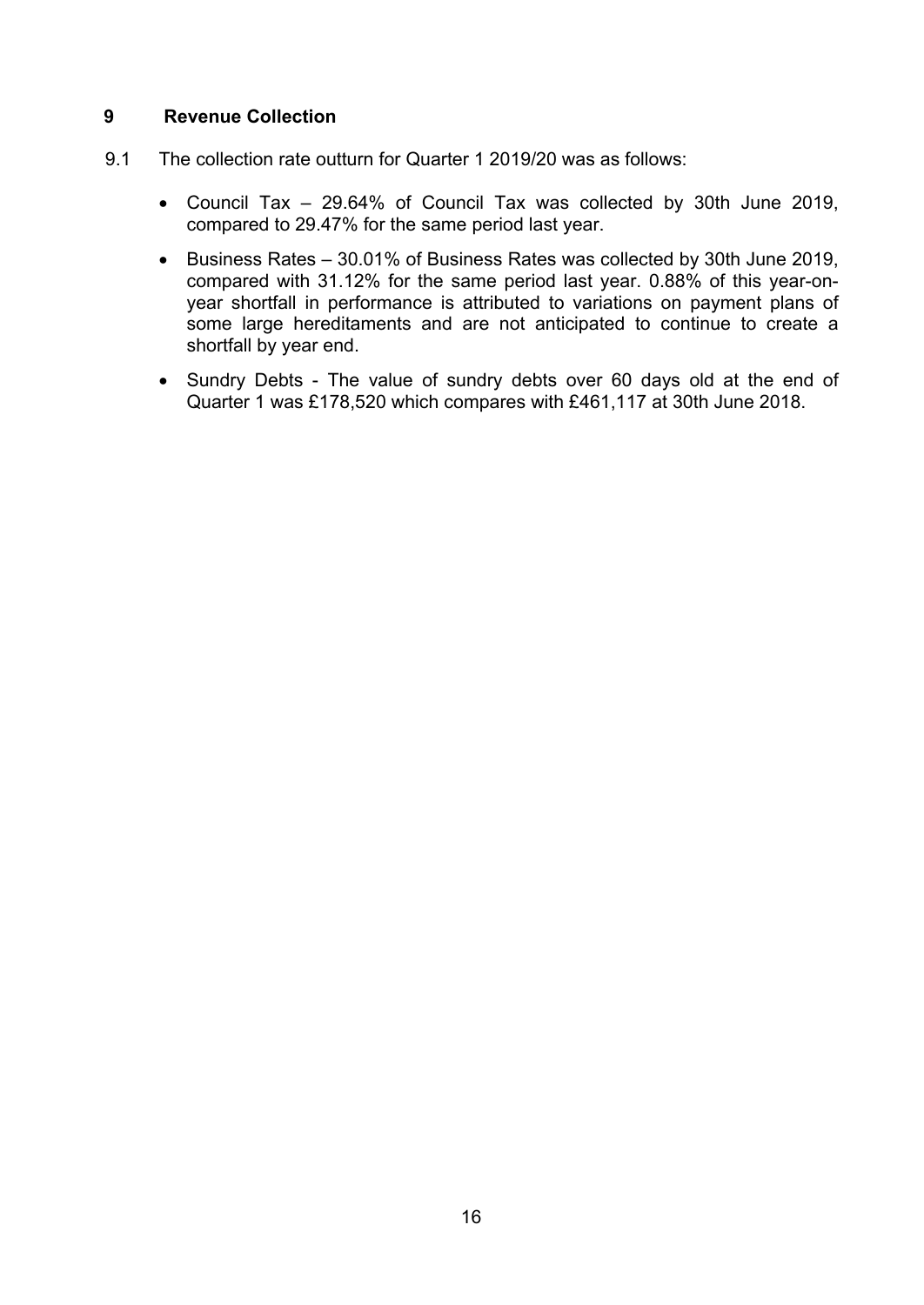### **Annex A**

## **General Fund Capital Programme Update – 30th June 2019**

| <b>Scheme</b>                              | 2019/20<br><b>Approved</b><br><b>Budget</b> | Q <sub>1</sub><br><b>Changes</b> |           | <b>Expected</b><br><b>Outturn</b><br>2019/20 | <b>Expected</b><br><b>Variance</b><br>2019/20 |
|--------------------------------------------|---------------------------------------------|----------------------------------|-----------|----------------------------------------------|-----------------------------------------------|
|                                            | £                                           | £                                | £         | £                                            | £                                             |
| <b>Housing &amp; Housing Standards</b>     |                                             |                                  |           |                                              |                                               |
| Affordable Housing Project                 | 597,000                                     |                                  | 597,000   | 597,000                                      |                                               |
| <b>Disabled Facilities Grants</b>          | 685,560                                     | 30,260                           | 715,820   | 715,820                                      |                                               |
| <b>Landlord Accreditation Grant Scheme</b> |                                             | 67,730                           | 67,730    | 67,730                                       |                                               |
|                                            | 1,282,560                                   | 97,990                           | 1,380,550 | 1,380,550                                    |                                               |
| <b>Property Services</b>                   |                                             |                                  |           |                                              |                                               |
| Asset Management Programme                 | 1,863,490                                   | 678,690                          | 2,542,180 | 2,542,180                                    |                                               |
|                                            | 1,863,490                                   | 678,690                          | 2,542,180 | 2,542,180                                    |                                               |
| <b>ICT</b>                                 | 255,800                                     |                                  | 255,800   | 255,800                                      |                                               |
|                                            | 255,800                                     |                                  | 255,800   | 255,800                                      |                                               |
| <b>Fleet Management/CCTV</b>               |                                             |                                  |           |                                              |                                               |
| Vehicle Acquisition                        | 2,704,970                                   | 297,990                          | 3,002,960 | 3,002,960                                    |                                               |
| <b>CCTV</b>                                | 50,000                                      |                                  | 50,000    | 50,000                                       |                                               |
|                                            | 2,754,970                                   | 297,990                          | 3,052,960 | 3,052,960                                    |                                               |
| Regeneration                               |                                             |                                  |           |                                              |                                               |
| <b>Heritage Regeneration Grants</b>        | 45,000                                      |                                  | 45,000    | 45,000                                       |                                               |
| <b>Buxton Crescent &amp; Spa</b>           | 249,170                                     | 88,610                           | 337,780   | 337,780                                      |                                               |
|                                            | 294,170                                     | 88,610                           | 382,780   | 382,780                                      |                                               |
| <b>Horticulture</b>                        |                                             |                                  |           |                                              |                                               |
| Cemeteries                                 | 190,000                                     | (3,430)                          | 186,570   | 186,570                                      |                                               |
| <b>Play Facilities</b>                     | 103,000                                     |                                  | 103,000   | 103,000                                      |                                               |
|                                            | 293,000                                     | (3, 430)                         | 289,570   | 289,570                                      |                                               |
|                                            |                                             |                                  |           |                                              |                                               |
| <b>Total General Fund</b>                  | 6,743,990                                   | 1,159,850                        | 7,903,840 | 7,903,840                                    |                                               |
|                                            |                                             |                                  |           |                                              |                                               |